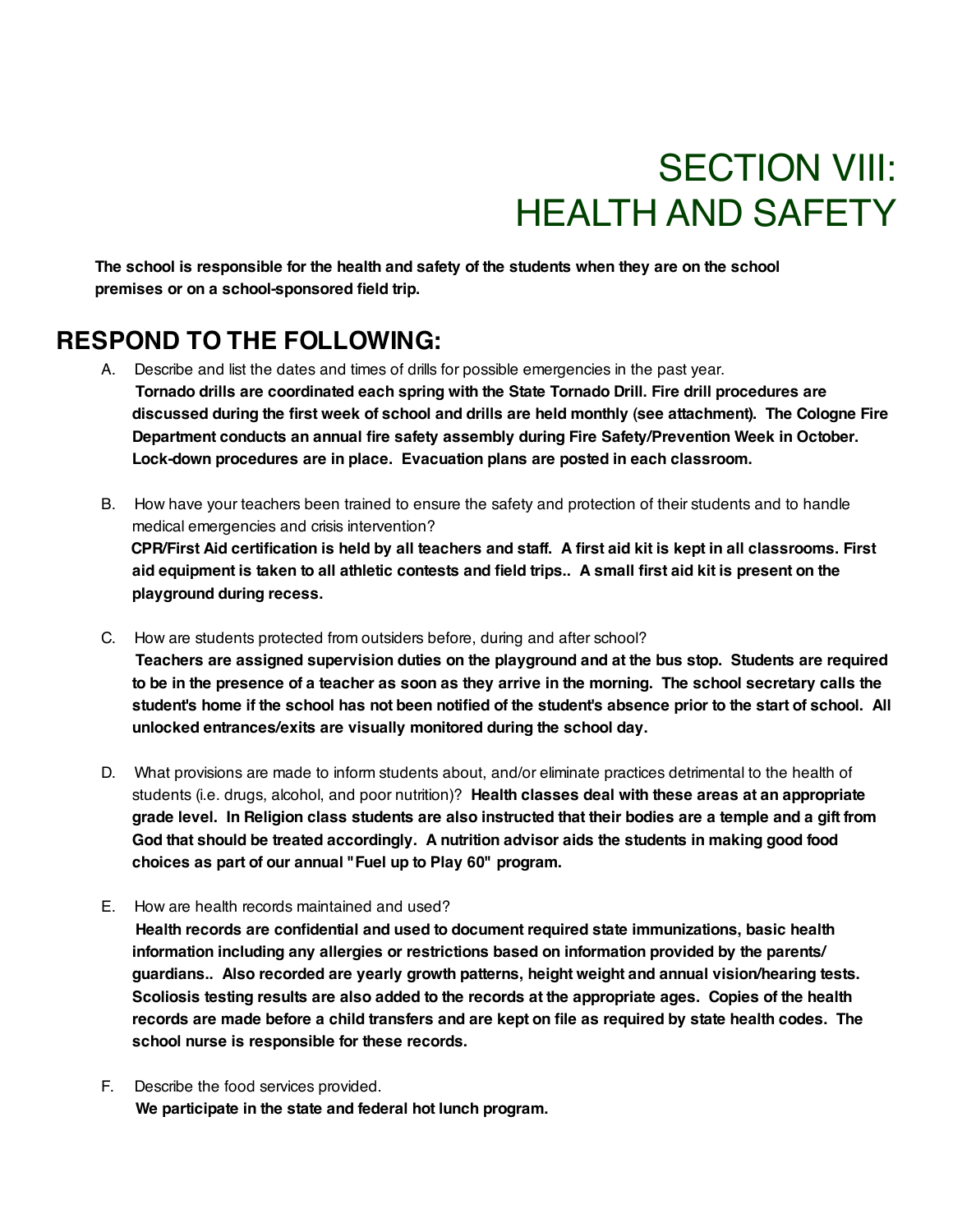- G. Describe the lunch/snack procedures and provide a sample weekly menu or snack list. The daily menu is posted (by the month) on paper and on line. Each child brings his or her own snack.
- H. Who is responsible for ensuring proper hygiene relating to food handling, preparation, serving, storage, and eating?

**The school cook is responsible for proper hygiene in the areas of food storage, preparation and serving. People who assist her wear the appropriate gloves and headwear.**

I. How does your school meet state and local ordinances for food services at your school? **Inspectors from the Minnesota Department of Health inspect our facilities on an annual basis and specify any improvements that are needed.**

## **ATTACHMENTS:**

- \* Crisis Plan.
- \* Emergency Disaster Evacuation Plan.
- \* Procedures for Dispensing Medication.
- \* Wellness Plan.

#### **Standard 8:**

The School Maintains A Safe and Healthy Environment.

## **REQUIRED INDICATOR OF SUCCESS:**

Indicate whether or not the school meets the required indicator of success by circling **Yes** or **No**.

YES NO 8:01<sup>\*</sup> There is compliance with all federal, state, and local health and safety regulations which pertain to the following topics: Emergency evacuation drills (e.g., fire, flood, tornado, earthquake, terrorist, chemical); reporting of suspected child abuse; reporting communicable diseases and transferable infections; maintaining health records for students and staff; dispensing of medicines; building inspections; posting emergency fire, police, ambulance contact phone numbers; labeling and storing of toxic chemicals; transportation; food service; crisis management plan; background checks as required by state law.

## **GENERAL INDICATORS OF SUCCESS:**

General Indicators of Success help the school quantify its compliance with the Required Standard. Evaluate your school's compliance with each General Indicator of Success using the criterion defined below. In the "Comments" section related to that indicator, specify how your school falls short of full compliance for any indicator marked less than "**Met in Full**."

**Met in Full**—The indicator of success has been completely accomplished by the school. It is verifiable through evidence and documentation.

**Mostly Met**—The indicator of success has been partially accomplished by the school. Documentation and evidence regularly indicate that the school is well on the way toward full accomplishment of the indicator.